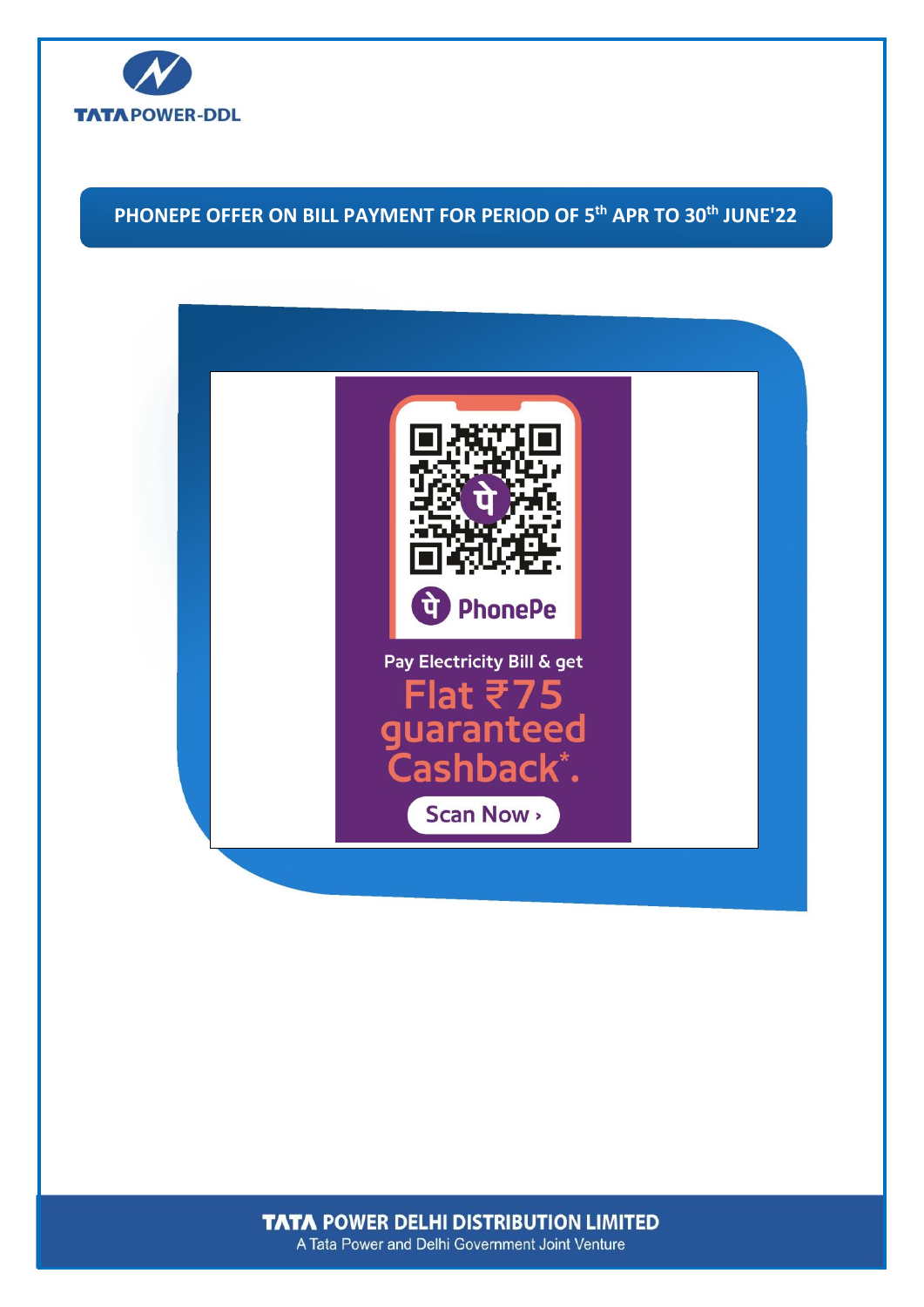

# **Pay Tata Power-DDL Electricity Bill through PHONEPE & get rewarded in the Period of 5 th April to 30th June'2022**

#### **What is the offer?**

Get Flat ₹75 Cashback\* on Tata Power-DDL Electricity bill payment on your **First ever PhonePe transaction.**

# **What is the eligibility criteria?**

**Offer is valid only for new Phone pe registered users.**

# **A new PhonePe user has to make his first ever transaction with PhonePe of Tata Power-DDL to get this offer.**

If you have done any PhonePe transaction before on any of the merchants or categories (recharge, bill payment etc), you would not be eligible for this offer.

Payment can be made via UPI, Debit Card, Credit Card or Wallets linked on PhonePe.

In case of payments where part of the amount is paid using wallet, the offer will be applicable on the total transacted amount.

Minimum transaction amount to avail the Offer is Rs.1.

**What is the offer duration?**

# **Offer is applicable from 14:00 hrs 5th April 2022 to 23:59 hrs 30th June 2022**.

#### **How many times this offer can be availed?**

Offer can be availed only once (per user, per device) on your 1st PhonePe transaction.

#### **How do I avail the offer?**

Click on "Electricity" icon in the Recharge & Pay Bills section & select the Electricity Provider as Tata Power-DDL.

Enter the "Account Number" of the electricity provider & enter the amount to be paid.

Choose from payment options & click on Pay Bill to complete the transaction.